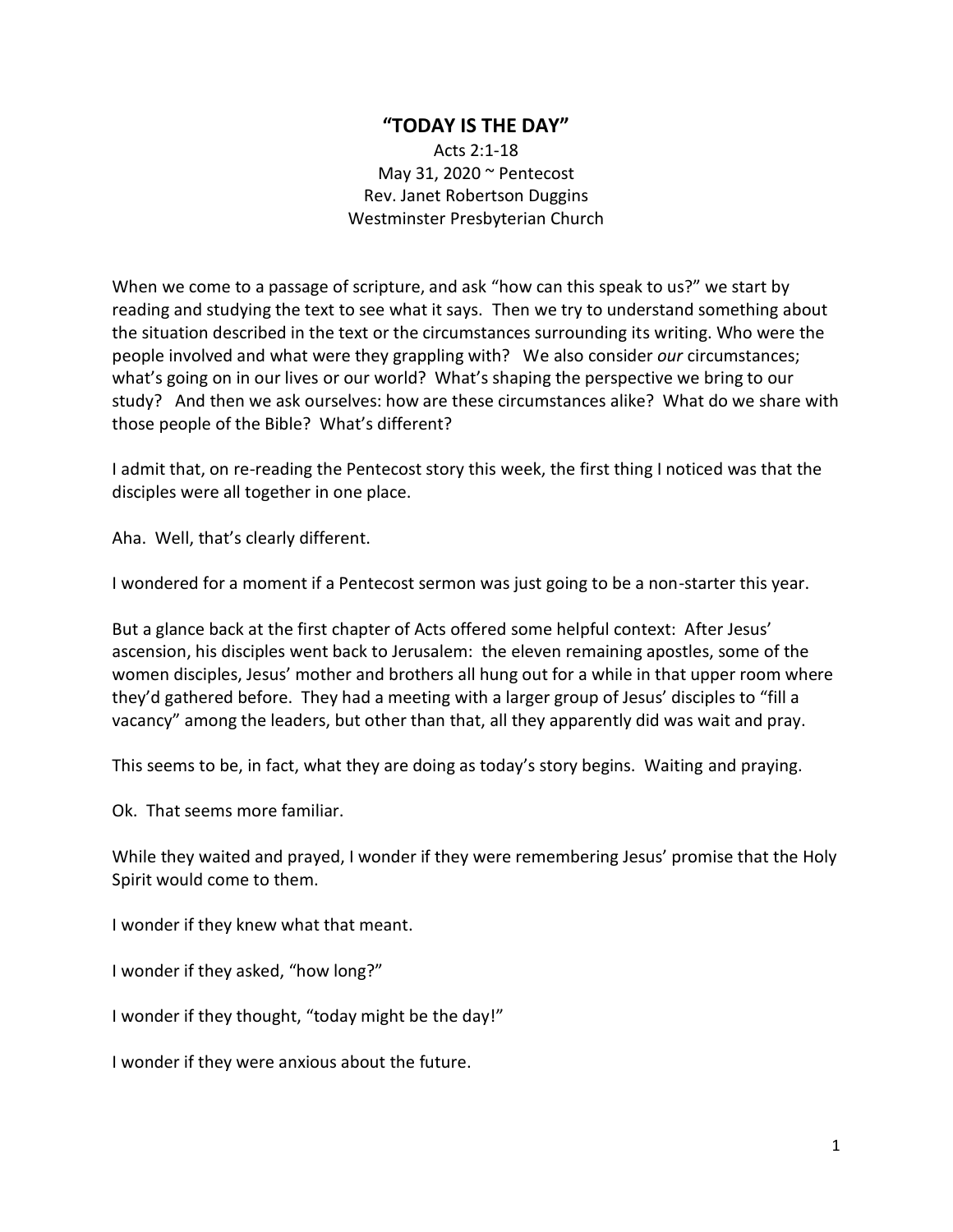I wonder if they could have imagined what changes they'd see and how many challenges they'd face, the amazing things they'd witness, what would be asked of them, how they would change, or what their community would become.

I wonder if maybe they weren't a lot like us after all.

Like us, those early disciples faced a lot of uncertainty. They had nothing very great in the way of resources. They probably had grave doubts about their own abilities. They'd formed this connection with each other around a Person and a mission they believed in, but whether there was a future in it remained to be seen.

Unlike them, we know that change and challenge, ups and downs, have been part of the story of the Christian community for 2000 years. There have been instances of grace and triumph – healing the sick and relieving poverty, preserving knowledge, speaking truth, producing art and music to the glory of God, celebrating sacred moments, helping people to know God and find meaning and follow Jesus. There have also been plenty of times when the church has chosen destructive paths: promoting wars and conquest and racism; cozying up to power; excluding instead of welcoming; loving "forms of religion" more than people; and sometimes just being too lazy and getting too complacent.

Unlike those early believers, we have been steeped in skepticism, shaped by a culture of individualism, and regularly confronted with the suggestion that we don't *really* need God. It's commonplace for us to hear, even from people who consider themselves believers, that religion is no longer relevant and we don't need church.

The challenges, then and now, for a community of people waiting and praying, and wanting to be faithful, are real. The way is uncertain. It's an uphill slog at times. There are tough decisions, conflicts within and without, needs and troubles to be dealt with, a million things to learn, hard work, and always our own brokenness getting in the way. And occasionally things happen that we couldn't have predicted.

But. But today is Pentecost; today is the day we affirm church.

Today is the day we remember that we are part of this thing because God's Spirit has blown into our lives.

Today is the day we take notice of how the Spirit fills our senses with the goodness of God – in the wind, the flames, the sun, the freshness after rain, music, air, earth.

Today is the day we pause to think about how much the gifts of table, font, and book mean to us.

Today is the day we celebrate community.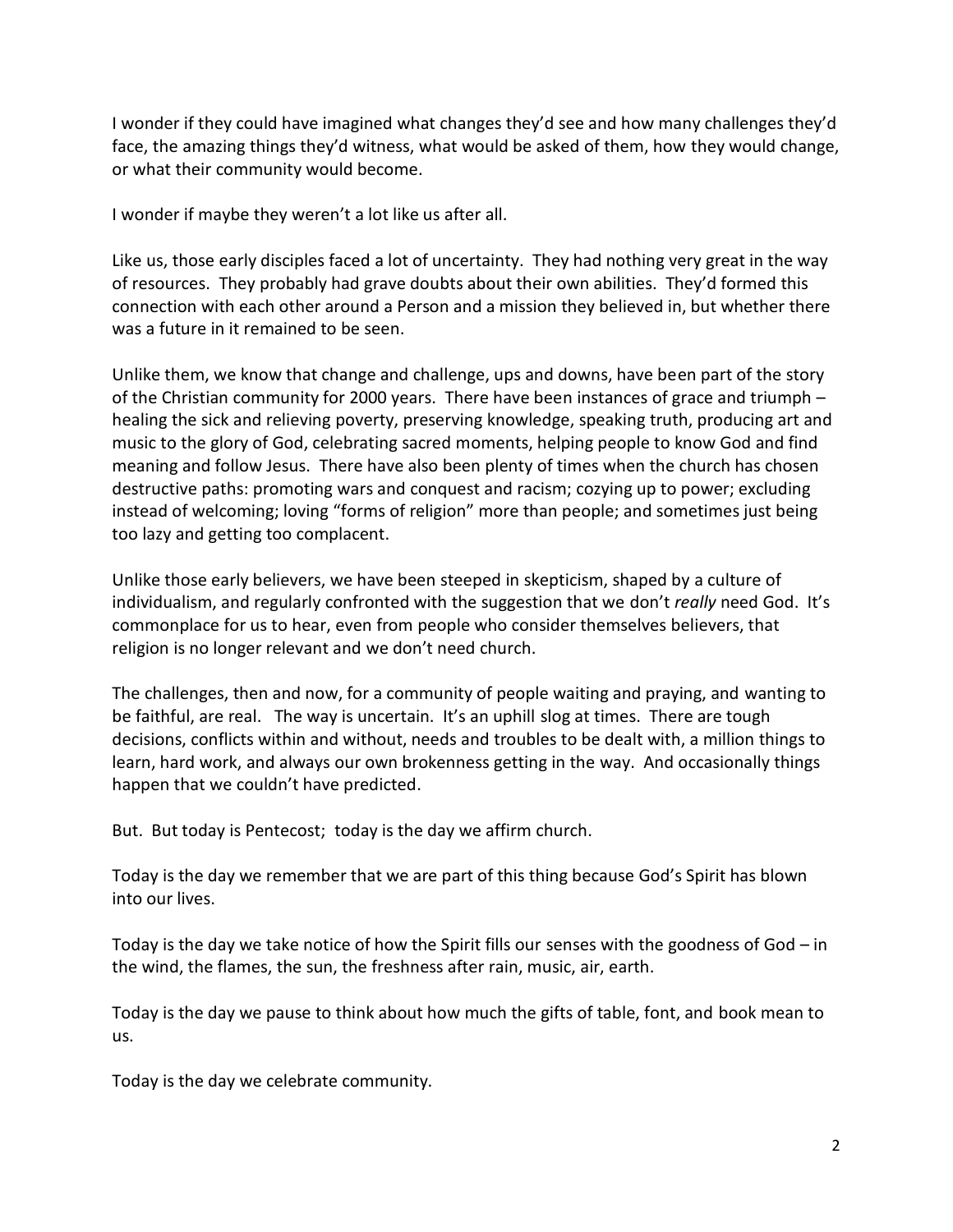Today is the day we say how much we need – and cherish – each other.

Today is the day we give thanks for a faith community that weeps with us when we weep, rejoices with us when we rejoice, and prays for us all the time.

Today is the day we say how good it is that sisters and brothers in Christ can be united by the Spirit into one church, despite many differences.

Today is the day we rejoice in the beautiful diversity of the people of God.

Today is the day we affirm the visions and dreams of women and men, young and old, who have been called by the Spirit to serve and lead the church.

Today is the day we praise the Spirit that transcends boundaries of language, race, class, and nation.

Today is the day we take a moment to appreciate the beautiful patchwork of different gifts the Spirt has given to God's people: from teaching to leadership, from compassionate listening to organization, from music to service, from prayer to technology.

Today is the day we know that the Spirit of God is among and within us.

Today is the day we put our trust in the Spirit as we wait and pray.

Today is the day we are grateful for Spirit-filled words of pardon, welcome, and hope.

Today is the day we take courage to speak Spirit-filled words in defense of truth and justice.

Today is the day we hear the Spirit of God who breathes life into all God's children cry out for justice with those who cannot breathe for the weight of racism upon them.

Today is the day we are thankful for the Spirit's presence with us even through the darkest and most difficult of times.

Today is the day we claim the Spirit's power as the strength beyond our strength, the wind beneath our wings, the fire that moves us from apathy to action.

Today is the day we open our fearful hearts again to the Spirit, even not knowing what's next.

Today is the day we rediscover the freedom of the Spirit that "blows where it will," never mind our expectations or reluctance.

Today is the day we remember we have a message and a mission – to look beyond the circle of the church and see who is there, and to share the love of Jesus with them.